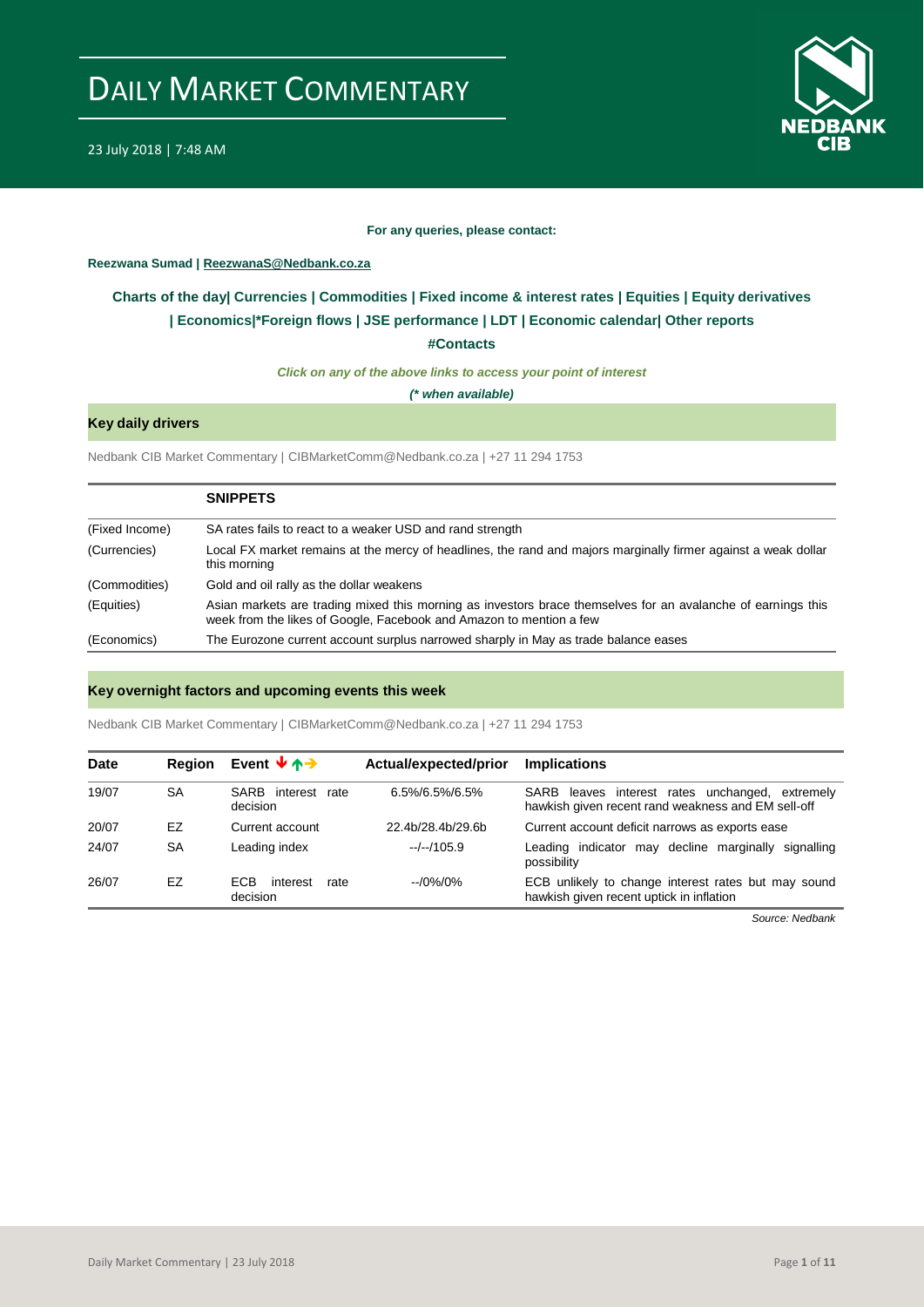

## <span id="page-1-0"></span>**Fixed income and interest rates [back to top](#page-0-0) back to top**

Bond flow sales |+2711 535 4021 | Corporate Money Markets | +2711 535 4007 | Business Bank Money Markets | +2711 535 4006

|                                 |                   | Δ              | Δ                | $\Delta$   | Δ        |                  |
|---------------------------------|-------------------|----------------|------------------|------------|----------|------------------|
| <b>Bonds</b>                    | <b>Last price</b> | 1 <sub>d</sub> | <b>MTD</b>       | <b>YTD</b> | 12Month  | <b>MTD</b> trend |
|                                 | %                 | bps            | bps              | bps        | bps      |                  |
| R204-0.4 yrs                    | 6.74              | 1.05           | 1.65             | $-32.75$   | $-46.45$ | ⇑                |
| R208-2.7 yrs                    | 7.75              | 0.30           | $-5.90$          | 18.50      | 26.90    | ⇓                |
| R186-8.4 yrs                    | 8.73              | 0.15           | $-10.85$         | 13.85      | 19.35    | ⊕                |
| R2048-29.6 yrs                  | 9.63              | 0.30           | $-4.40$          | $-8.80$    | $-11.00$ | ⊕                |
| <b>US 10 yr</b>                 | 2.89              | $-0.37$        | 2.93             | 48.40      | 65.19    | ⇑                |
| <b>UK 10 yr</b>                 | 1.23              | 4.70           | $-4.60$          | 4.20       | 2.70     | ⇓                |
| German 10 yr                    | 0.37              | 4.00           | 6.80             | $-5.70$    | $-16.00$ | ↑                |
| Japan 10 yr                     | 0.08              | 4.90           | 4.80             | 3.60       | 1.70     | ⇑                |
|                                 |                   | Δ              | $\Delta$         | Δ          | $\Delta$ | <b>MTD</b> trend |
| <b>Money Market</b>             | <b>Last price</b> | 1 <sub>d</sub> | <b>MTD</b>       | <b>YTD</b> | 12Month  |                  |
|                                 | %                 | bps            | bps              | bps        | bps      |                  |
| SA reporate                     | 6.50              | 0.00           | 0.00             | $-25.00$   | $-25.00$ |                  |
| SA prime rate                   | 10.00             | 0.00           | 0.00             | $-25.00$   | $-50.00$ | ⇛                |
| SA CPI (MTD = previous month)   | 4.60              |                | 20.00            | $-10.00$   | $-50.00$ | ↑                |
| SA 3m JIBAR                     | 6.96              | 0.00           | 0.00             | $-20.00$   | $-38.40$ |                  |
| SA3m NCD                        | 6.95              | 0.00           | $-1.25$          | $-20.00$   | $-15.00$ | ⇓                |
| SA6m NCD                        | 7.53              | 0.00           | 8.75             | $-7.50$    | 5.00     | ↑                |
| SA12m NCD                       | 8.13              | 0.00           | 0.00             | 22.50      | 35.00    |                  |
| US 3m LIBOR                     | 2.34              | $-0.55$        | 0.58             | 64.73      | 102.91   | ⇑                |
| UK3mLIBOR                       | 0.76              | 0.09           | 8.48             | 23.78      | 47.08    | ↟                |
| Japan 3m LIBOR                  | $-0.04$           | 0.08           | 0.63             | $-1.45$    | $-3.24$  | ⇑                |
| Source: Bloomberg & Nedbank CIB | Time              |                | 2018/07/23 07:19 |            |          |                  |

| <b>FRAs and Swaps</b>            | Last price | Δ<br>1 <sub>d</sub> | Δ<br><b>MTD</b> | Δ<br><b>YTD</b> | Δ<br>12Month | <b>MTD</b> trend |
|----------------------------------|------------|---------------------|-----------------|-----------------|--------------|------------------|
|                                  | %          | bps                 | bps             | bps             | bps          |                  |
| 3X6 FRA                          | 7.06       | 0.00                | 0.00            | 17.00           | 15.00        |                  |
| 6X9 FRA                          | 6.86       | 0.00                | 4.00            | 3.00            | 4.00         | ⇑                |
| 9X12 FRA                         | 7.35       | 1.00                | 5.00            | 56.00           | 74.00        | ⇑                |
| 18X21 FRA                        | 7.57       | $-0.50$             | 0.50            | 58.50           | 87.50        | ⇑                |
| SA 2yr Swap                      | 7.34       | 0.45                | 2.56            | 40.37           | 57.80        | ⇑                |
| SA 3yr Swap                      | 7.48       | 0.15                | $-0.25$         | 43.25           | 61.50        | ⇓                |
| SA 5yr Swap                      | 7.74       | 0.25                | $-5.25$         | 41.25           | 56.00        | ⇓                |
| SA 10yr Swap                     | 8.19       | 0.50                | $-11.50$        | 26.00           | 37.00        | ⇓                |
| SA 15yr Swap                     | 8.45       | 1.50                | $-12.00$        | 29.00           | 41.25        | ⊕                |
|                                  |            |                     |                 |                 |              |                  |
|                                  |            | $\Lambda$           | Δ               | $\Delta$        | Δ            | <b>MTD</b> trend |
| <b>Spreads</b>                   | Last price | 1 <sub>d</sub>      | <b>MTD</b>      | <b>YTD</b>      | 12Month      |                  |
|                                  | %          | bps                 | bps             | bps             | bps          |                  |
| 2v10v                            | $-0.85$    | $-0.05$             | 14.06           | 14.37           | 20.80        | ⇑                |
| 3v10v                            | $-0.70$    | $-0.35$             | 11.25           | 17.25           | 24.50        | ⇑                |
| R186-R204                        | 1.99       | $-0.90$             | $-12.50$        | 46.60           | 65.80        |                  |
| R2048-R186                       | 0.90       | 0.15                | 6.45            | $-22.65$        | $-30.35$     | ⇓<br>⇑           |
| 5y-R186                          | $-0.98$    | 0.10                | 5.60            | 27.40           | 36.65        | ⇑                |
| 10y-R186                         | $-0.54$    | 0.35                | $-0.65$         | 12.15           | 17.65        | ⇓                |
| 15y-R186                         | $-0.28$    | 1.35                | $-1.15$         | 15.15           | 21.90        | ⇓                |
| SA 5yr CDS spread - basis points | 184.88     | $-1.52$             | $-24.58$        | 27.94           | $-3.88$      | ⊕                |

### **US 10 year yield**

### **SA 10 year yield**



*Source: Bloomberg, Nedbank*

*Source: Bloomberg, Nedbank*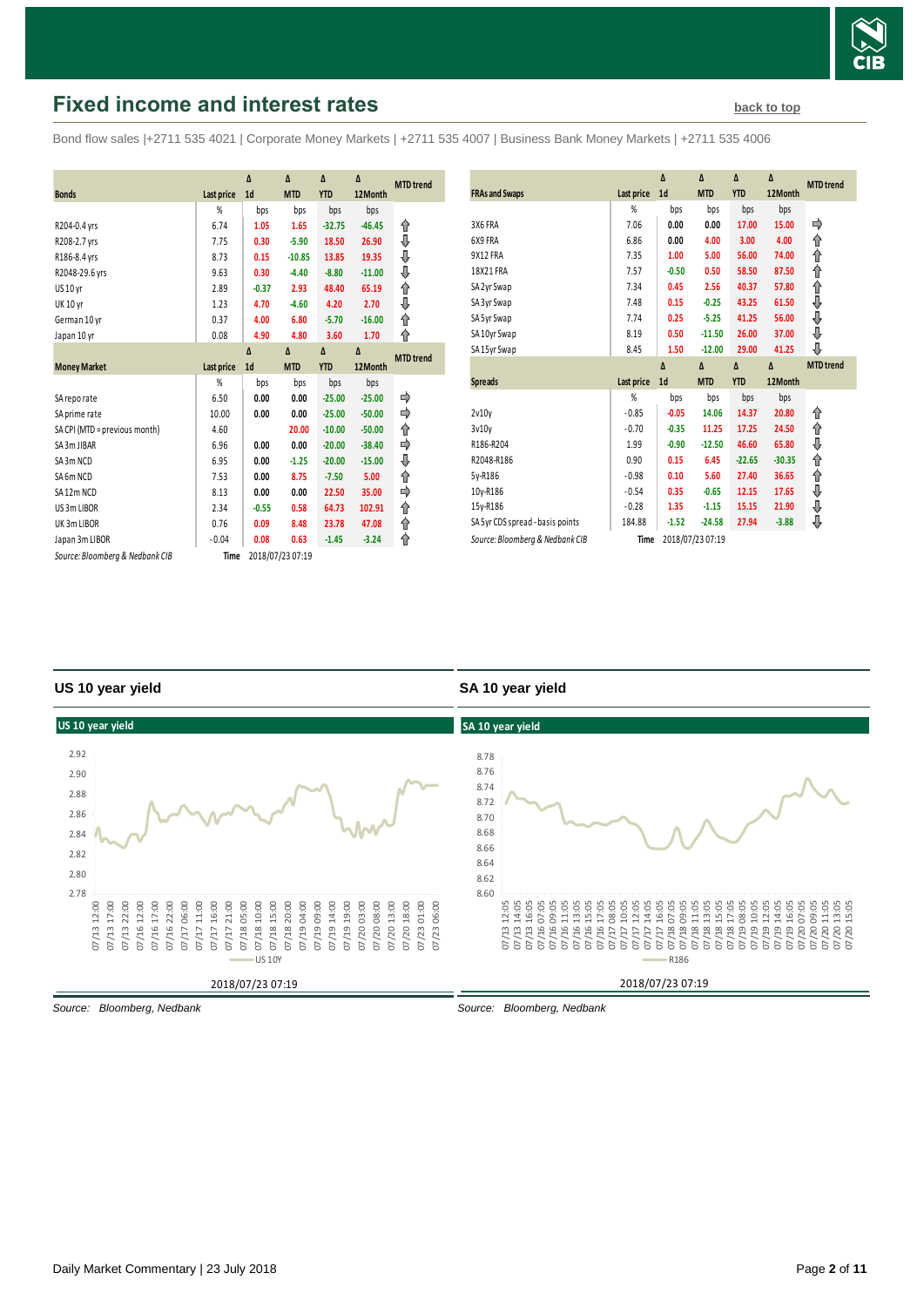

### <span id="page-2-0"></span>**Currencies [back to top](#page-0-0)**

Business Banking FX | +27 11 535 4003 | Corporate FX | +2711 535 4002 | Institutional FX | +2711 535 4005

- The final session of the week opened with the rand trading in the low 13.50's, after having recovered from its worst overnight levels, activity on the day relatively limited , although the local unit traded generally firmer going into the close of the week , at which time it was trading at 13.4475,This morning markets exceptionally cautious that as Trump continued to tweet his views on U.S interest rates and levelling accusations at China of manipulating currency markets , despite this the rand currently trading at 13.4075 , EURZAR at 15.7305 and GBPZAR 17.6220.
- On the international front the markets again trading cautiously, although the euro traded generally firmer throughout the session after starting the day at 1.1670 it traded to a high of 1.1722, closing around that level, this morning it currently trades at 1.1733. After having traded on the back foot for the majority of the week, opening on Friday around 1223.00 it closed the week trading 6 dollars firmer at 1229.40, this morning currently at 1232.85.
- On the data front today, no releases today, although we have the release of the Eskom financial results which will could have an effect on local markets, from Europe we have consumer confidence for the zone, from the U.S existing home sales.
- The markets are currently trading on the back foot as a result of the aforementioned headlines as well as various factors including local wage negotiations.

| <b>Majors</b>                   | Last price | $% \Delta$<br>$-1d$ | $% \Delta$<br><b>MTD</b>    | $% \Delta$<br><b>YTD</b>  | $% \Delta$<br>12Month    | <b>MTD</b> trend | <b>USD</b> trend |
|---------------------------------|------------|---------------------|-----------------------------|---------------------------|--------------------------|------------------|------------------|
| GBPUSD                          | 1.31       | 0.06                | $-0.48$                     | $-2.73$                   | 0.91                     | ⇩                | USD strength     |
| <b>EURUSD</b>                   | 1.17       | 0.09                | 0.43                        | $-2.26$                   | 0.82                     | ⇑                | USD weakness     |
| <b>USDJPY</b>                   | 110.97     | $-0.40$             | 0.19                        | 1.55                      | $-0.22$                  | ↑                | USD strength     |
| <b>USDAUD</b>                   | 1.35       | $-0.10$             | $-0.27$                     | 5.13                      | 6.64                     | ⇓                | USD weakness     |
| <b>Rand crosses</b>             | Last price | $% \Delta$<br>$-1d$ | $\%$ $\Delta$<br><b>MTD</b> | $% \Lambda$<br><b>YTD</b> | $\%$ $\Delta$<br>12Month | <b>MTD</b> trend | <b>ZAR</b> trend |
|                                 |            |                     |                             |                           |                          |                  |                  |
| <b>USDZAR</b>                   | 13.41      | 0.03                | $-2.36$                     | 7.65                      | 3.23                     | ₩                | ZAR strength     |
| GBPZAR                          | 17.62      | 0.09                | $-2.86$                     | 5.12                      | 4.10                     | ♦                | ZAR strength     |
| <b>EURZAR</b>                   | 15.73      | 0.12                | $-1.93$                     | 5.59                      | 4.02                     | ⇓                | ZAR strength     |
| <b>AUDZAR</b>                   | 9.96       | 0.19                | $-2.07$                     | 2.96                      | $-3.07$                  | ⇓                | ZAR strength     |
| ZARJPY                          | 8.28       | $-0.34$             | 2.50                        | $-9.10$                   | $-3.55$                  | ⇑                | ZAR strength     |
|                                 |            | $% \Delta$          | $% \Delta$                  | $% \Delta$                | $% \Delta$               | <b>MTD</b> trend |                  |
| <b>African FX</b>               | Last price | $-1d$               | <b>MTD</b>                  | <b>YTD</b>                | 12Month                  |                  | <b>ZAR</b> trend |
| ZARMWK (Malawian kwacha)        | 54.12      | 0.42                | 2.52                        | $-8.27$                   | $-3.25$                  | ⇑                | ZAR strength     |
| ZARBWP (Botswana pula)          | 0.77       | 0.61                | 2.13                        | $-2.84$                   | $-1.44$                  | ⇑                | ZAR strength     |
| ZARKES (Kenyan shilling)        | 7.51       | $-0.03$             | 2.15                        | $-11.02$                  | $-6.72$                  | ⇑                | ZAR strength     |
| ZARMUR (Mauritian rupee)        | 2.58       | 1.12                | 1.98                        | $-5.62$                   | $-1.16$                  | ↑                | ZAR strength     |
| ZARNGN (Nigerian naira)         | 27.03      | 0.72                | 2.79                        | $-7.48$                   | 10.31                    | ↑                | ZAR strength     |
| ZARGHS (Ghanian cedi)           | 0.36       | 0.42                | 2.79                        | $-2.01$                   | 4.66                     | ⇑                | ZAR strength     |
| ZARZMW (Zambian kwacha)         | 0.74       | $-0.68$             | 1.43                        | $-9.06$                   | 7.40                     | ⇑                | ZAR strength     |
| ZARMZN (Mozambican metical)     | 4.41       | 2.24                | 2.39                        | $-7.33$                   | $-6.59$                  | ⇑                | ZAR strength     |
| Source: Bloomberg & Nedbank CIB | Time       |                     | 2018/07/23 07:19            |                           |                          |                  |                  |

Possible trading range in the rand today 13.3000 to 13.6000

*\*Please note that the sign on the % change reflects the change on the headline number. The narrative indicates the trend direction over the month. For trade in any of these currencies, contact our FX dealing desks*



### **EUR/USD**



*Source: Bloomberg, Nedbank*

**USDZAR**

*Source: Bloomberg, Nedbank*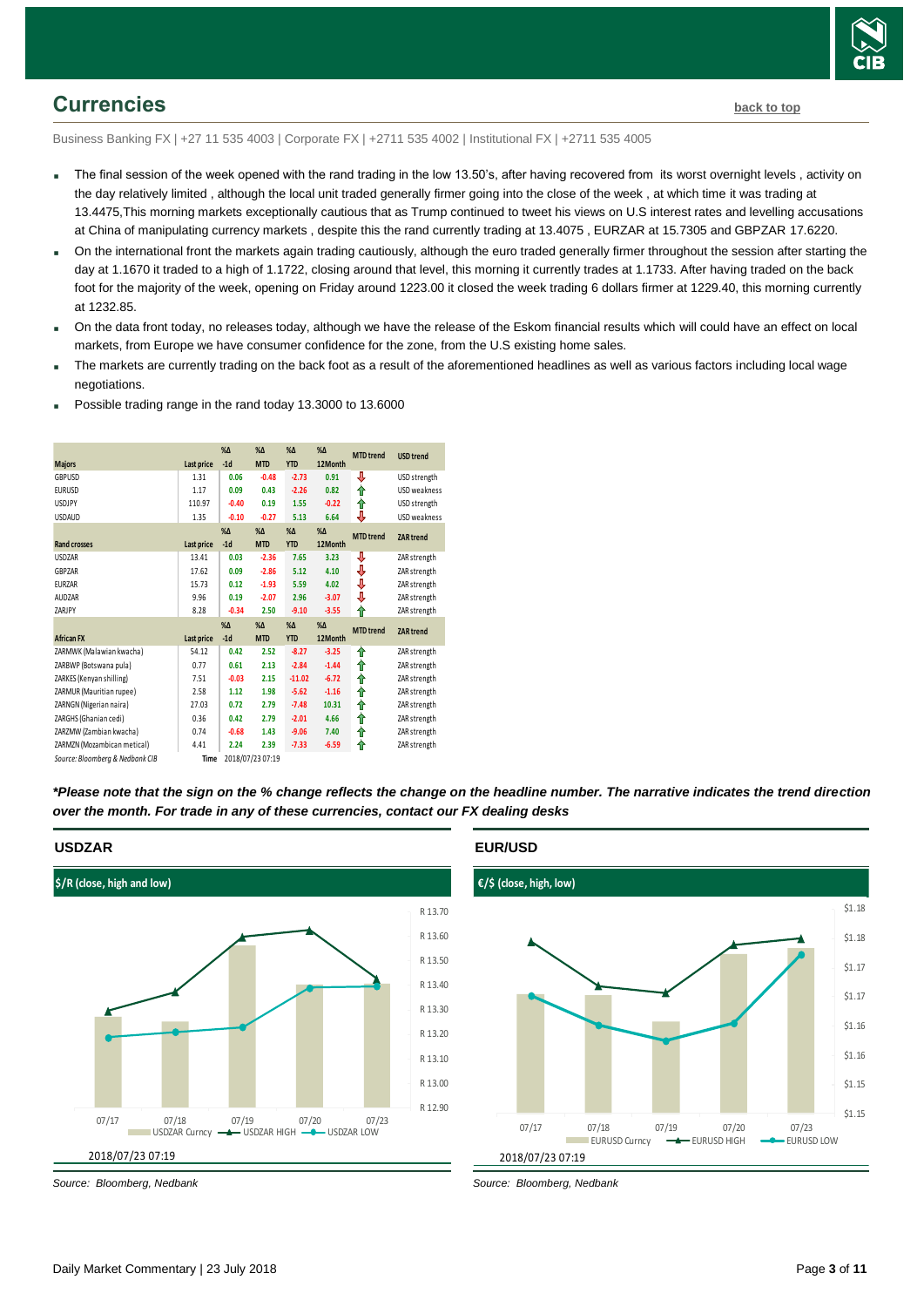# <span id="page-3-0"></span>**Commodities [back to top](#page-0-0)**

Nedbank CIB Market Commentary | CIBMarketComm@Nedbank.co.za | +27 11 294 1753| +27 11 535 4038

- WTI traded near \$68 a barrel as investors assessed the impact of escalating trade frictions against a decreasing number of working oil rigs in the U.S. September futures little changed after falling 2.4% last week.
- Gold advances for second day as dollar weakens after Trump tweets. Bullion for immediate delivery +0.3% to \$1,233.30/oz after +0.5% on Friday.
- Silver +0.2% at \$15.5376/oz. Platinum steady at \$828.75/oz. Palladium -0.1% to \$894/oz.
- Aluminium extends gains amid rising costs in China as most metals rebound after six weeks of losses, longest losing streak since Nov. 2015.
- LME aluminium +0.9% to \$2,048/ton. LME copper -0.2% to \$6,133/ton, after it traded below \$6,000 last week for 1st time in a year on fears that China, U.S. trade tensions will hurt demand. Iron ore for Sept. +0.2% at 473.5 yuan/ton on DCE.

### Source: Bloomberg

|                                 |            | $% \Delta$       | $% \Delta$ | $\% \Delta$ | $\% \Delta$ | <b>MTD</b> trend |
|---------------------------------|------------|------------------|------------|-------------|-------------|------------------|
| <b>Commodities</b>              | Last price | $-1d$            | <b>MTD</b> | <b>YTD</b>  | 12Month     |                  |
| Brent near future (\$)          | 72.97      | $-0.14$          | $-8.14$    | 9.12        | 51.83       | J                |
| WTI crude (\$)                  | 68.13      | $-0.19$          | $-8.12$    | 12.76       | 48.85       | J                |
| Gold spot (\$)                  | 1232.03    | 0.20             | $-1.64$    | $-5.43$     | $-1.85$     | J                |
| Platinum spot (\$)              | 827.34     | $-0.16$          | $-3.05$    | $-10.87$    | $-11.20$    | J                |
| SA white maize spot (R)         | 2055.00    | 1.53             | $-0.05$    | 8.16        | 11.87       |                  |
| Source: Bloomberg & Nedbank CIB | Time       | 2018/07/23 07:19 |            |             |             |                  |

### **SA white maize**

### **SA White maize (ZAR/MT) - 30 day chart**



*Source: Bloomberg, Nedbank*

### **Platinum vs Gold**



**Brent Crude vs West Texas Interme** 

\$76

**Brent Crude vs West Texas Intermediate**



*Source: Bloomberg, Nedbank*

*Source: Bloomberg, Nedbank*

\$72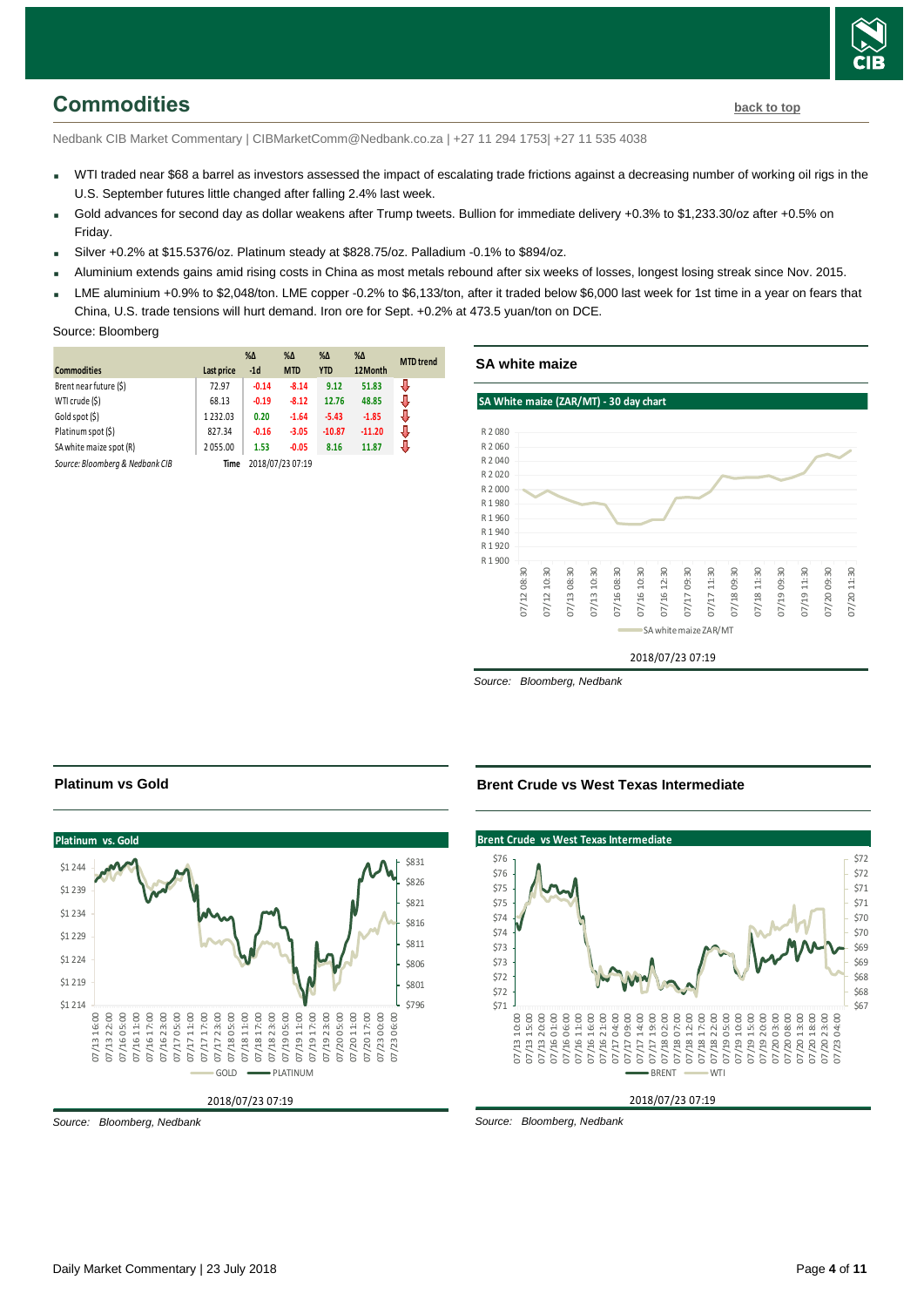

### <span id="page-4-0"></span>**Equities [back to top](#page-0-0)**

Cash equities | +2711 535 4030/31

### **South Africa**

- The All Share index started its trading day relatively flat and remained range bound for the better of half of the day before rallying strongly towards the close to eventually post a 1.27% gain for the day.
- Banking stocks were amongst the best performers for the day with the sector climbing 2.63% with the likes of Absa and Nedbank advancing 3.28% and 3% respectively.
- On the company front, Truworths released a trading update showing a 2.7% decrease in group retail sales with diluted HEPS expected to decrease between 7% and 9% for the period. The stock advanced 3.22% on the day.
- Value traded at 5pm was around R17bn with the currency at R13.42c vs. the USD at the close.

### **UK/Europe**

- European markets were mostly weaker on Friday as the DAX declined 0.98%
- German PPI was in line with consensus forecasts at 3% (y/y) in June.
- The Stoxx 50 was down 0.33% with the likes of Daimler AG and Volkswagen AG losing 2.35% and 2.26% respectively.

### **USA**

- US markets ended the week on a negative note as utilities took a breather after Trump said he was ready to go to \$500bn on China import trade tariffs.
- The Dow Jones was down 0.03% while the S&P 500 declined 0.09% with consumer staples gaining 0.59%
- Trump also went so far as to say the Euro Area along with China were manipulating their currencies at the detriment of the US Dollar.

### **Asia**

- Asian markets are trading mixed this morning as investors brace themselves for an avalanche of earnings this week from the likes of Google, Facebook and Amazon to mention a few.
- The Nikkei is down 1.32% while the Hang Seng has gained 0.26%.
- The Australian ASX has dropped 0.86% on the day with BHP losing 1.32%.

|                                 | $% \Delta$    | $% \Delta$ | $% \Delta$       | $% \Delta$    | 2017       | <b>MTD</b> trend |                  |
|---------------------------------|---------------|------------|------------------|---------------|------------|------------------|------------------|
| <b>Developed Markets</b>        | Last price    | $-1d$      | <b>MTD</b>       | <b>YTD</b>    | 12Month    | Performance      |                  |
| Dow Jones                       | 25 058.12     | $-0.03$    | 3.24             | 1.37          | 16.12      | 24.33            | ⇑                |
| Nasdag                          | 7820.20       | $-0.07$    | 4.13             | 13.28         | 22.42      | 27.16            | ⇑                |
| S&P 500                         | 2801.83       | $-0.09$    | 3.07             | 4.80          | 13.32      | 18.42            | ⇑                |
| DJ Eurostoxx 50                 | 3460.03       | $-0.33$    | 1.90             | $-1.25$       | 0.24       | 5.70             | ⇑                |
| DAX                             | 12561.42      | $-0.98$    | 2.08             | $-2.76$       | 2.63       | 11.51            | ⇑                |
| CAC                             | 5398.32       | $-0.35$    | 1.40             | 1.61          | 5.48       | 8.43             | ⋔                |
| <b>FTSE</b>                     | 7678.79       | $-0.07$    | 0.55             | $-0.12$       | 3.03       | 7.10             | ⇑                |
| ASX200                          | 6230.10       | $-0.89$    | 0.57             | 2.72          | 8.86       | 6.42             | ⇑                |
| Nikkei 225                      | 22 390.84     | $-1.35$    | 0.39             | $-1.64$       | 11.40      | 16.18            | ⋔                |
| <b>MSCI World</b>               | 2 1 3 9 . 1 7 | 0.20       | 2.39             | 1.70          | 9.21       | 19.65            | ⋔                |
|                                 |               | $% \Delta$ | $% \Delta$       | $\%$ $\Delta$ | $% \Delta$ | 2017             |                  |
| <b>Emerging Markets</b>         | Last price    | $-1d$      | <b>MTD</b>       | <b>YTD</b>    | 12Month    | Performance      | <b>MTD</b> trend |
| Hang Seng                       | 28 28 6.77    | 0.22       | $-2.31$          | $-5.46$       | 5.92       | 35.19            | ₩                |
| Shanghai                        | 2842.81       | 0.48       | $-0.16$          | $-14.04$      | $-12.20$   | 5.46             | ⇩                |
| Brazil Bovespa                  | 78571.29      | 1.40       | 7.98             | 2.84          | 21.47      | 28.22            | ⇑                |
| India - NSE                     | 36 543.38     | 0.13       | 3.16             | 7.30          | 14.10      | 27.91            | ⇑                |
| Russia Micex                    | 2247.82       | $-0.95$    | $-2.10$          | 6.54          | 16.76      | $-7.69$          | ⇩                |
| <b>MSCI</b> Emerging            | 1070.07       | 0.89       | 0.05             | $-7.63$       | 0.93       | 34.35            | ⇑                |
|                                 |               | $% \Delta$ | $% \Delta$       | %Δ            | $% \Delta$ | 2017             |                  |
| <b>SA Indices</b>               | Last price    | $-1d$      | <b>MTD</b>       | <b>YTD</b>    | 12Month    | Performance      | <b>MTD</b> trend |
| JSE All Share                   | 56 990.20     | 1.27       | $-1.08$          | $-4.23$       | 5.22       | 17.47            | ⇩                |
| Top 40                          | 50 904.20     | 1.40       | $-1.19$          | $-3.10$       | 6.49       | 19.66            | ₩                |
| Resi 10                         | 39743.83      | $-0.56$    | $-5.66$          | 9.51          | 25.13      | 13.03            | ₩                |
| Indi 25                         | 75 080.27     | 2.00       | $-0.35$          | $-5.06$       | 1.05       | 23.03            | ₩                |
| Fini 15                         | 16 478.11     | 1.99       | 2.10             | $-7.81$       | 8.09       | 18.54            | ⇑                |
| Source: Bloomberg & Nedbank CIB | Time          |            | 2018/07/23 07:19 |               |            |                  |                  |

### **Short-term performance of SA equity indices**



<span id="page-4-1"></span>*Source: Bloomberg, Nedbank*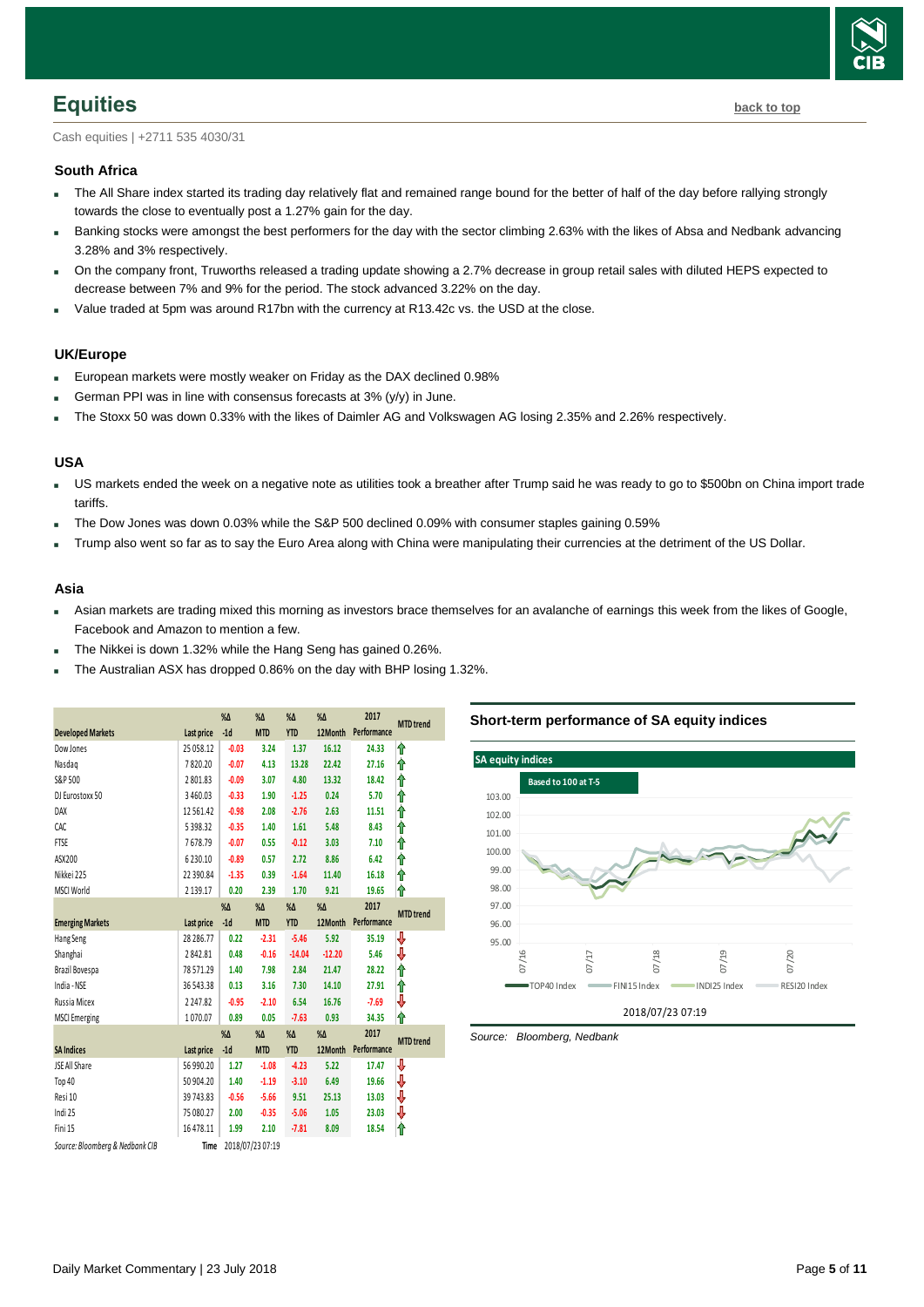# <span id="page-5-0"></span>**Last day to trade back to the contract of the contract of the contract of the contract of the contract of the contract of the contract of the contract of the contract of the contract of the contract of the contract of t**



Susan Correia [| Scorreia@Nedbankcapital.co.za](mailto:Scorreia@Nedbankcapital.co.za) | +27 11 295 8227

| Share code   | Share name                | Dividend / interest rate                                          |
|--------------|---------------------------|-------------------------------------------------------------------|
| 24 July 2018 |                           |                                                                   |
| <b>APF</b>   | Accelerate Prop Fund Ltd  | dividend $@$ 28.767990cps                                         |
| <b>ART</b>   | Argent Industrial Ltd     | dividend $@$ 10 $c$ [s                                            |
| <b>IMRP5</b> | Im Redeemable Pref 5JUL23 | dividend @ 9095.774090cps                                         |
| INL          | Investec Ltd              | dividend $@$ 232cps                                               |
| <b>INP</b>   | Investec Plc              | dividend $@$ 232cps                                               |
| <b>ISA</b>   | <b>ISA Holdings Ltd</b>   | dividend $@$ 13.60cps                                             |
| <b>IVT</b>   | Invicta Holdings Ltd      | dividend $@$ 50cps                                                |
| <b>STP</b>   | Stenprop Ltd              | dividend @ 70.01840cps or approximately 3.53 new per 100 held TBC |
| <b>VUN</b>   | Vunani Ltd                | dividend $@6.20$ cps                                              |

*Source: JSE*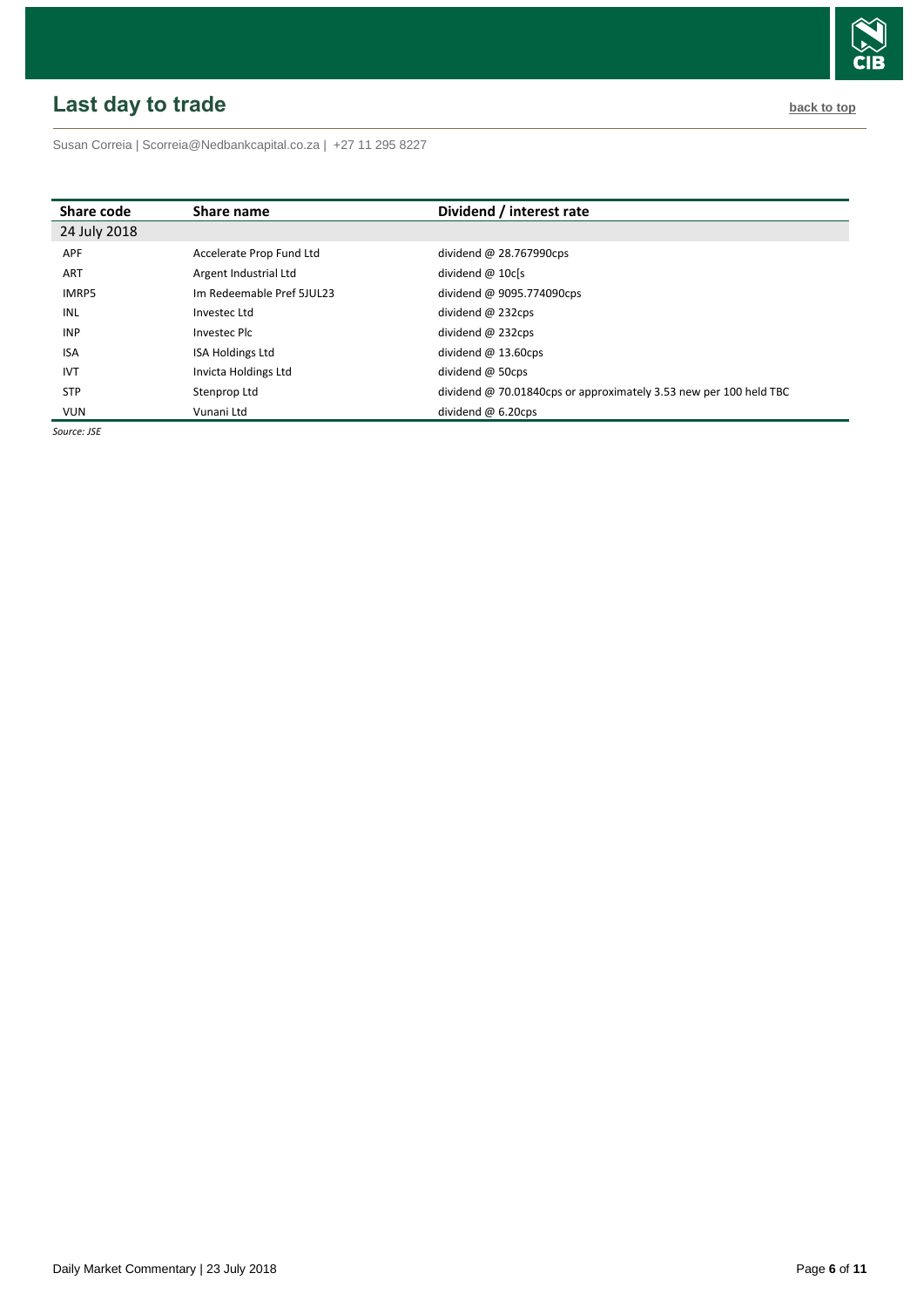# **JSE performance [back to top](#page-0-0) back to top**

Nedbank CIB Market Commentary | CIBMarketComm@Nedbank.co.za | +27 11 294 1753

|                                    | %Δ         |         | %Δ         | $\%\Delta$ | $\% \Delta$ | 2017        |                  |
|------------------------------------|------------|---------|------------|------------|-------------|-------------|------------------|
| Top40 constituents                 | Last price | $-1d$   | <b>MTD</b> | <b>YTD</b> | 12Month     | Performance | <b>MTD</b> trend |
| ABG: Absa Group Ltd                | 161.99     | 3.28    | 1.25       | $-10.99$   | 10.42       | 7.05        | ⇑                |
| AGL: Anglo American Plc            | 282.20     | $-0.96$ | $-8.21$    | 10.40      | 52.95       | 29.43       | ₩                |
| ANG: Anglogold Ashanti Ltd         | 107.00     | $-0.50$ | $-4.57$    | $-16.81$   | $-14.04$    | $-14.78$    | ⇩                |
| APN: Aspen Pharmacare Holdings Lt  | 246.00     | $-0.17$ | $-4.73$    | $-11.35$   | $-10.58$    | $-1.62$     | ⇩                |
| BID: Bid Corp Ltd                  | 275.66     | 2.40    | 0.13       | $-8.42$    | $-10.28$    | 20.93       | ⇑                |
| BIL: Bhp Billiton Plc              | 285.34     | $-1.08$ | $-8.18$    | 13.89      | 30.49       | 11.95       | ⇩                |
| BTI: British American Tobacco Plc  | 697.50     | 3.72    | 0.81       | $-15.91$   | $-24.06$    | 6.38        | ⇑                |
| BVT: Bidvest Group Ltd             | 186.46     | 1.46    | $-5.36$    | $-14.50$   | 10.60       | 21.18       | ⇩                |
| CFR : Financiere Richemont-Dep Rec | 118.83     | 2.93    | 2.18       | 6.34       | 8.90        | 24.15       | ⇑                |
| CLS: Clicks Group Ltd              | 188.51     | 1.06    | $-4.08$    | 4.07       | 27.37       | 54.21       | ⇩                |
| CPI: Capitec Bank Holdings Ltd     | 949.17     | 2.72    | 9.35       | $-13.55$   | 11.89       | 58.44       | ⇑                |
| DSY: Discovery Ltd                 | 158.26     | 4.48    | 7.29       | $-14.91$   | 14.89       | 61.26       | ⇑                |
| FSR: Firstrand Ltd                 | 66.00      | 1.98    | 3.30       | $-1.86$    | 27.54       | 25.00       | ⇑                |
| GFI: Gold Fields Ltd               | 47.68      | 2.14    | $-3.09$    | $-11.87$   | $-2.19$     | 23.12       | ⇩                |
| GRT: Growthpoint Properties Ltd    | 25.92      | $-0.31$ | $-2.88$    | $-6.29$    | 3.97        | 6.59        | ₩                |
| INL: Investec Ltd                  | 95.95      | 1.21    | $-0.11$    | 6.94       | $-2.73$     | $-1.57$     | ⇩                |
| INP: Investec Plc                  | 96.27      | 0.80    | $-1.38$    | 7.25       | $-3.27$     | $-1.52$     | ₩                |
| LHC: Life Healthcare Group Holdin  | 24.69      | 2.62    | $-0.76$    | $-11.03$   | $-3.21$     | $-9.23$     | ⇩                |
| MEI: Mediclinic International Plc  | 93.32      | 2.55    | $-2.17$    | $-12.28$   | $-24.13$    | $-18.17$    | ₩                |
| MND: Mondi Ltd                     | 360.47     | $-0.47$ | $-2.99$    | 17.70      | 10.04       | 14.66       | ⇩                |
| MNP: Mondi Plc                     | 361.37     | $-0.38$ | $-3.07$    | 18.33      | 10.23       | 14.14       | ₩                |
| MRP: Mr Price Group Ltd            | 225.08     | 2.22    | $-0.52$    | $-8.08$    | 27.16       | 53.52       | ⇩                |
| MTN: Mtn Group Ltd                 | 107.55     | 1.70    | $-0.32$    | $-21.27$   | $-13.49$    | 5.08        | ⇩                |
| NED: Nedbank Group Ltd             | 268.90     | 3.00    | 7.74       | 5.00       | 26.09       | 6.16        | ⇑                |
| NPN: Naspers Ltd-N Shs             | 3448.50    | 1.79    | $-1.05$    | $-0.07$    | 22.97       | 69.72       | ⇩                |
| NRP: Nepi Rockcastle Plc           | 116.31     | $-1.80$ | $-5.02$    | $-45.54$   |             |             | ⇩                |
| NTC: Netcare Ltd                   | 27.28      | 1.34    | $-1.23$    | 8.47       | 8.30        | $-20.66$    |                  |
| OMU: Old Mutual Ltd                | 27.70      | 1.39    | $-0.32$    |            |             |             | ⇩                |
| RDF: Redefine Properties Ltd       | 10.61      | 0.47    | 1.14       | $-0.84$    | $-1.76$     | $-6.96$     | 1                |
| REM: Remgro Ltd                    | 211.00     | 1.23    | 3.28       | $-10.59$   | $-1.49$     | 4.19        | 1                |
| RMH: Rmb Holdings Ltd              | 77.86      | 2.19    | 2.73       | $-1.65$    | 23.53       | 18.13       | ⇑                |
| SAP : Sappi Limited                | 91.68      | 0.75    | 0.20       | 2.44       | $-0.08$     | 0.56        | ⇑                |
| SBK: Standard Bank Group Ltd       | 199.07     | 2.61    | 3.75       | 1.74       | 25.04       | 28.22       | ⇑                |
| SHP: Shoprite Holdings Ltd         | 207.35     | 0.17    | $-6.01$    | $-6.26$    | 3.77        | 27.89       | ⇩                |
| SLM: Sanlam Ltd                    | 70.57      | 2.04    | 0.71       | $-18.89$   | 2.11        | 36.30       | ⇑                |
| SOL: Sasol Ltd                     | 502.84     | 0.77    | $-0.00$    | 17.44      | 36.68       | 5.32        | ⇓                |
| SPP: Spar Group Limited/The        | 184.77     | 1.24    | $-0.35$    | $-9.13$    | 11.64       | 2.82        | ⇩                |
| TBS: Tiger Brands Ltd              | 329.62     | 1.09    | $-0.54$    | $-28.34$   | $-14.56$    | 16.65       | ⇩                |
| TFG: The Foschini Group Ltd        | 166.39     | 3.18    | $-4.37$    | $-15.68$   | 8.03        | 24.11       | ⇩                |
| TRU: Truworths International Ltd   | 79.24      | 3.22    | 2.58       | $-16.12$   | 2.23        | 17.70       | ⇑                |
| VOD: Vodacom Group Ltd             | 131.32     | 3.42    | 6.95       | $-9.86$    | $-27.25$    | $-3.27$     | ⇑                |
| WHL: Woolworths Holdings Ltd       | 53.45      | 0.51    | $-3.61$    | $-18.16$   | $-14.48$    | $-9.09$     | ₩                |
|                                    |            |         |            |            |             |             |                  |

**Source: Bloomberg & Nedbank CIB** 

Time 2018/07/23 07:19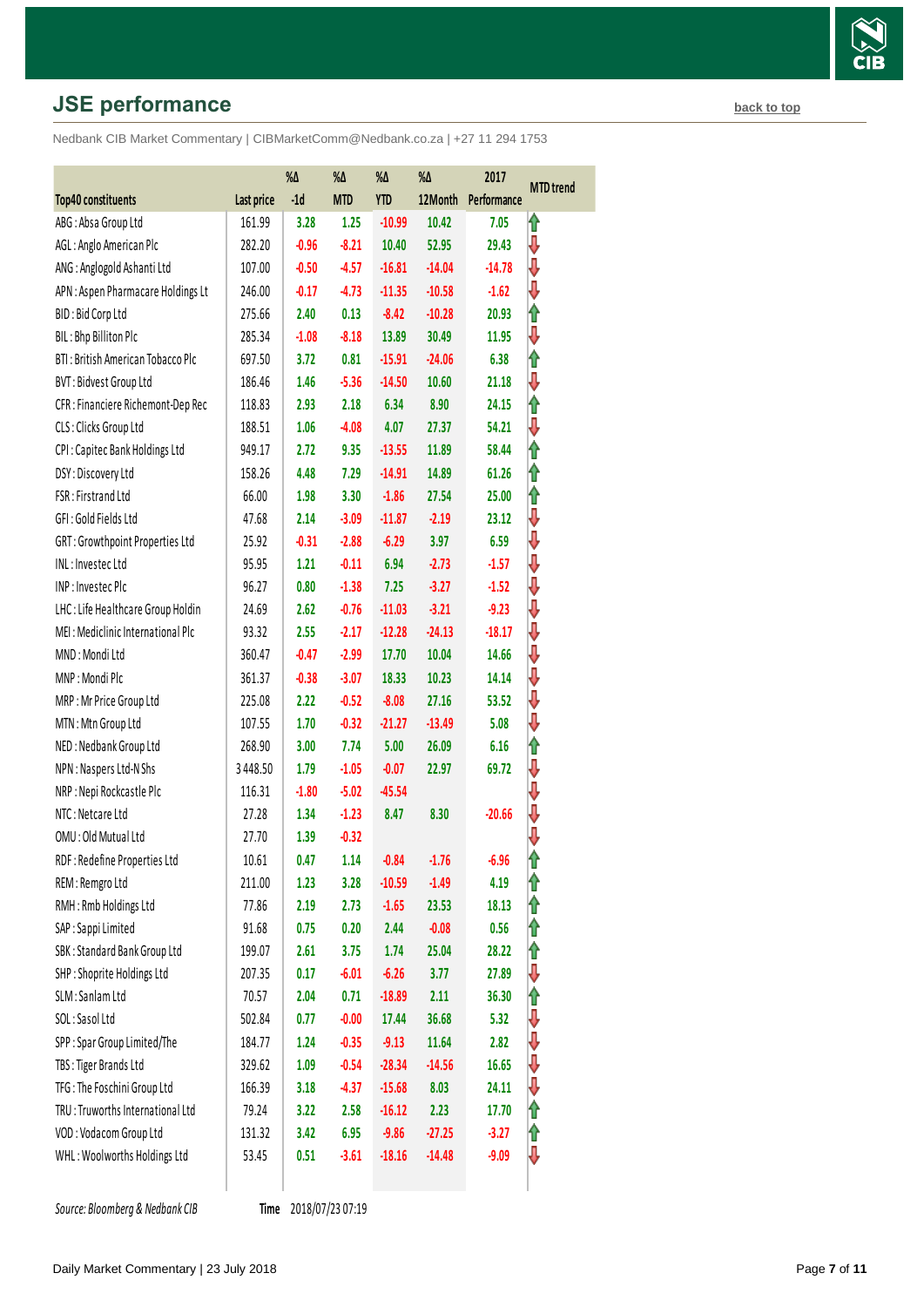

# <span id="page-7-0"></span>**Economics [back to top](#page-0-0)**

Nedbank CIB Market Commentary | CIBMarketComm@Nedbank.co.za | +27 11 294 1753

### **Europe**

- The Eurozone current account surplus in May narrowed to €22.4 billion, from €29.6 billion in April. Both the goods and services trade surpluses narrowed, while primary incomes declined, secondary income outflows persisted.
- Germany's current account surplus halved in May as a result of a decline in exports. The Eurozone's current account balance is at the lowest level since March 2015, reflecting tighter trade conditions and possibly weaker demand.

**Synopsis: The ECB seems committed to ending its asset purchase programme at the end of the year, and have sounded more upbeat on inflation and growth recently. However regional tensions combined with global trade war fears does threaten to hamper economic activity. As a result, the ECB has committed to continue reinvesting proceeds from maturing bonds, while still promising unchanged interest rates until at least 4Q19.**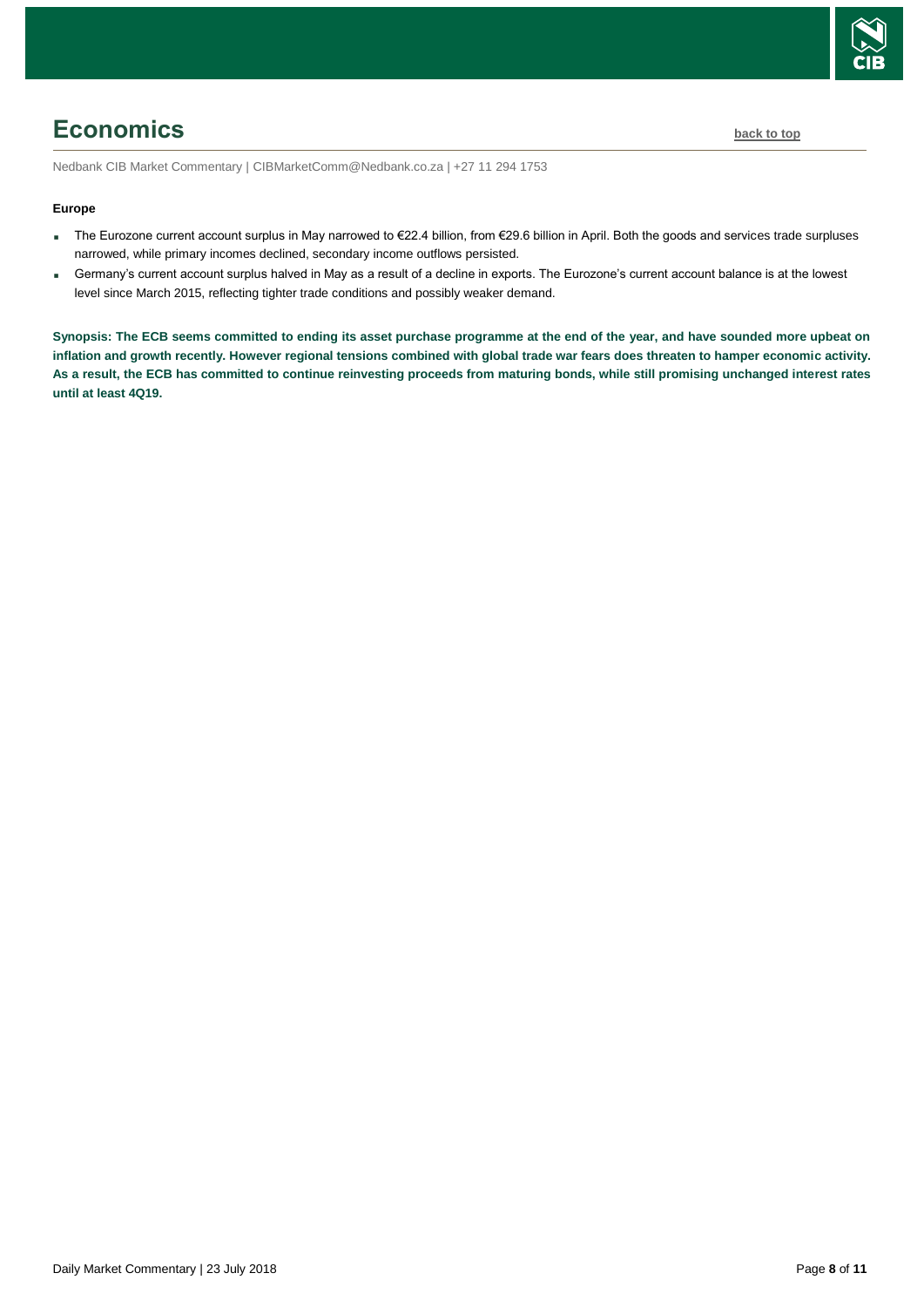

# <span id="page-8-0"></span>**Economic calendar [back to top](#page-0-0)**

Nedbank CIB Market Commentary | CIBMarketComm@Nedbank.co.za | +27 11 294 1753

|                   | Country       | Event                                | Period      | <b>Survey</b>            | Actual                       | Prior            | <b>Revised</b>   |
|-------------------|---------------|--------------------------------------|-------------|--------------------------|------------------------------|------------------|------------------|
| 20-July           |               |                                      |             |                          |                              |                  |                  |
| 01:30 AM          | JN            | Natl CPI YoY                         | <b>JUN</b>  | $\overline{\phantom{a}}$ | 0.70%                        | 0.70%            |                  |
| 08:00 AM          | GE            | PPI YoY                              | <b>JUN</b>  | $\overline{\phantom{0}}$ | 3.00%                        | 2.70%            |                  |
| 10:00 AM          | $\mathsf{EC}$ | <b>Current Account NSA</b>           | <b>MAY</b>  | $\blacksquare$           | <b>EUR 4.6b</b>              | <b>EUR 26.2b</b> | EUR 27.3b        |
| 10:00 AM          | EC            | <b>ECB Current Account SA</b>        | <b>MAY</b>  | $\blacksquare$           | EUR 22.4b                    | <b>EUR 28.4b</b> | <b>EUR 29.6b</b> |
| 10:30 AM          | UK            | <b>PSNB ex Banking Groups</b>        | <b>JUN</b>  | $\overline{\phantom{a}}$ | GBP 5.4b                     | GBP 5.0b         | GBP 4.7b         |
| 23-July           |               |                                      |             |                          |                              |                  |                  |
| 02:30 PM          | US            | Chicago Fed Nat Activity Index       | <b>JUN</b>  | 0.25                     |                              | $-0.15$          |                  |
| 04:00 PM          | EC            | Consumer Confidence                  | <b>JULA</b> | $-0.70$                  |                              | $-0.50$          |                  |
| 04:00 PM          | <b>US</b>     | <b>Existing Home Sales</b>           | JUN         | 5.45m                    | $\overline{a}$               | 5.43m            |                  |
| 04:00 PM          | US            | Existing Home Sales MoM              | <b>JUN</b>  | 0.18%                    | $\overline{a}$               | $-0.40%$         |                  |
| 24-July           |               |                                      |             |                          |                              |                  |                  |
| 02:30 AM          | JN            | Nikkei Japan PMI Mfg                 | <b>JULP</b> |                          | $\overline{a}$               | 53.0             |                  |
| 07:00 AM          | JN            | Leading Index CI                     | <b>MAYF</b> |                          |                              | 106.9            |                  |
| 09:00 AM          | SA            | Leading Indicator                    | MAY         |                          | $\blacksquare$               | 105.9            |                  |
| 09:30 AM          | GE            | Markit Germany Services PMI          | <b>JULP</b> | 54.5                     |                              | 54.5             |                  |
| 09:30 AM          | GE            | Markit/BME Germany Manufacturing PMI | <b>JULP</b> | 55.5                     | $\overline{\phantom{a}}$     | 55.9             |                  |
| 10:00 AM          | $\mathsf{EC}$ | Markit Eurozone Services PMI         | <b>JULP</b> | 55.1                     |                              | 55.2             |                  |
| 10:00 AM          | EC            | Markit Eurozone Manufacturing PMI    | <b>JULP</b> | 54.7                     |                              | 54.9             |                  |
| 03:45 PM          | US            | Markit US Services PMI               | <b>JULP</b> | 56.5                     |                              | 56.5             |                  |
| 03:45 PM          | <b>US</b>     | Markit US Manufacturing PMI          | <b>JULP</b> | 55.1                     |                              | 55.4             |                  |
| 04:00 PM          | <b>US</b>     | Richmond Fed Manufact, Index         | <b>JUL</b>  | 18                       |                              | 20               |                  |
| 25-July           |               |                                      |             |                          |                              |                  |                  |
| 10:00 AM          | EC            | M3 Money Supply YoY                  | JUN         | 4.00%                    | $\overline{\phantom{0}}$     | 4.00%            |                  |
| 10:00 AM          | GE            | <b>IFO Business Climate</b>          | JUL         | 101.5                    | $\qquad \qquad \blacksquare$ | 101.8            |                  |
| 10:00 AM          | GE            | <b>IFO Current Assessment</b>        | JUL         | 104.9                    | $\qquad \qquad \blacksquare$ | 105.1            |                  |
| 10:00 AM          | GE            | <b>IFO Expectations</b>              | JUL         | 98.3                     | $\overline{\phantom{0}}$     | 98.6             |                  |
| 04:00 PM          | US            | New Home Sales                       | <b>JUN</b>  | 669k                     |                              | 689k             |                  |
| 04:00 PM          | US            | New Home Sales MoM                   | <b>JUN</b>  | $-2.90%$                 | $\overline{\phantom{a}}$     | 6.70%            |                  |
|                   |               |                                      |             |                          |                              |                  |                  |
| Source: Bloomberg |               | 2018/07/23 07:19                     |             |                          |                              |                  |                  |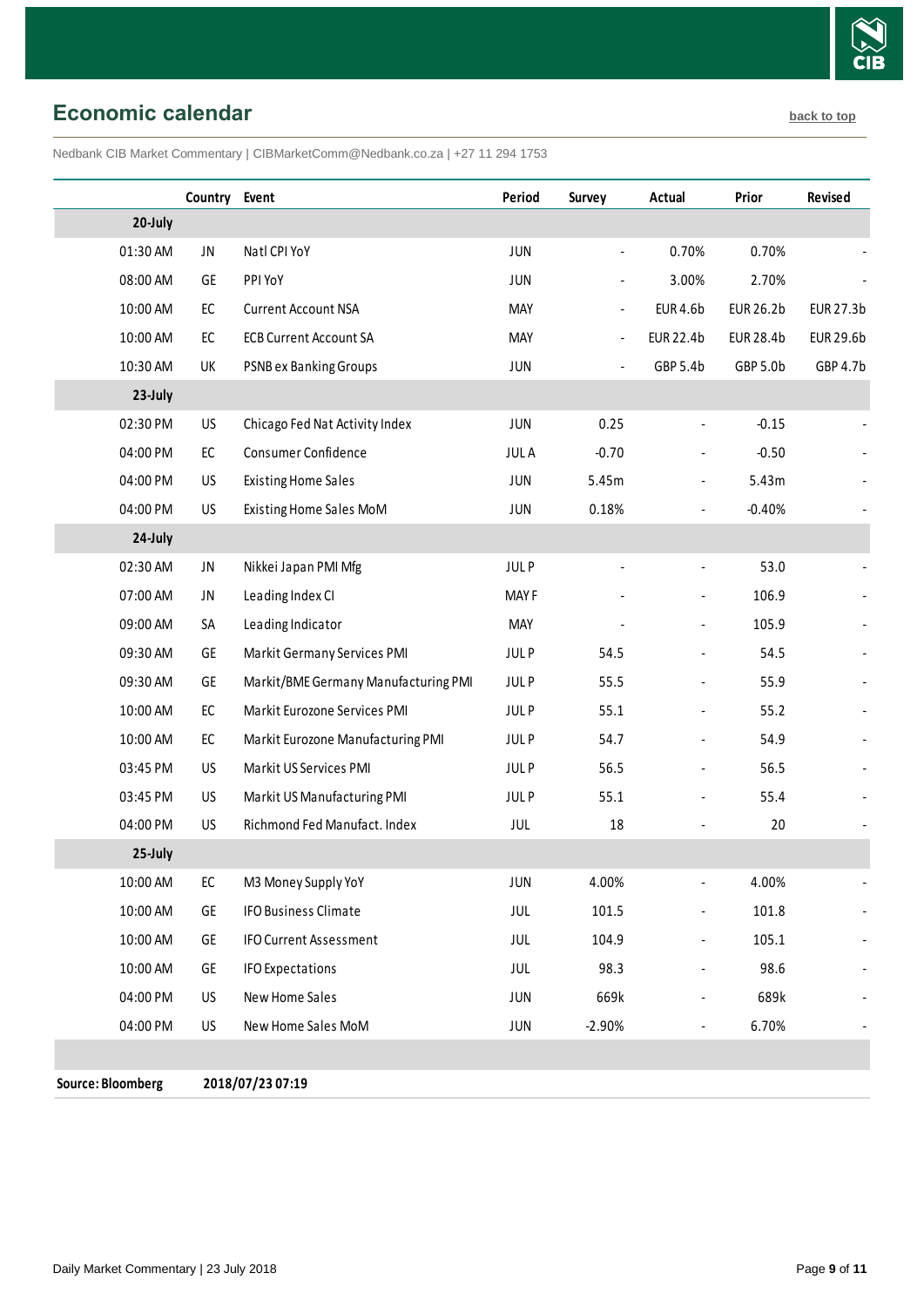

## <span id="page-9-0"></span>**Contacts**

**Treasury: Economic Analyst Reezwana Sumad** (011) 294 1753

**ALM Portfolio Management** (011) 535 4042

**Equities Sales and Distribution** (011) 535 4030/31

**Forex Institutional Sales Desk** (011) 535 4005

**Interest Rate Swaps & FRA's Trading** (011) 535 4004

**Money Market Institutional Sales Desk** (011) 535 4008

**Bond Trading** (011) 535 4021

**Forex Business Banking Sales Desk** (011) 535 4003

**Forex Retail Sales Desk** (011) 535 4020

**Money Market Business Banking Sales Desk** (011) 535 4006

**Non Soft & Soft Commodities Trading** (011) 535 4038

**Credit Derivatives**  (011) 535 4047

**Forex Corporate Sales Desk** JHB (011) 535 4002; DBN (031) 327 3000; CTN (021) 413 9300

**Inflation Trading** (011) 535 4026

**Money Market Corporate Sales Desk** JHB (011) 535 4007; DBN (031) 327 3000; CTN (021) 413 9300

**Preference shares desk** (011) 535 4072